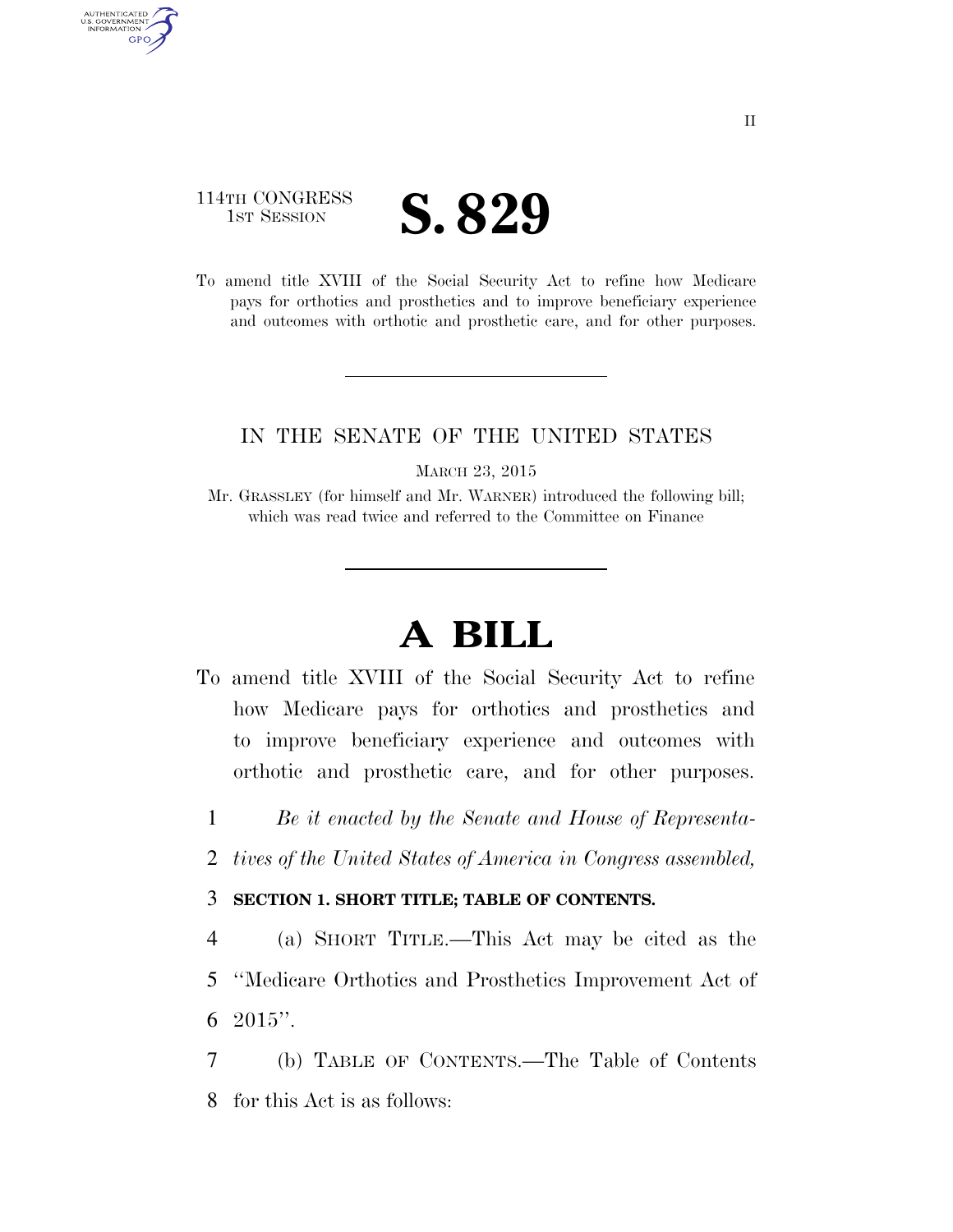|  |  |  |  |  |  | Sec. 1. Short title; table of contents. |
|--|--|--|--|--|--|-----------------------------------------|
|--|--|--|--|--|--|-----------------------------------------|

- Sec. 2. Modification of requirements applicable under Medicare to the designation of accreditation organizations for suppliers of orthotics and prosthetics.
- Sec. 3. Application of existing accreditation and licensure requirements to certain prosthetics and custom-fabricated or custom-fitted orthotics.
- Sec. 4. Eligibility for Medicare payment for orthotics and prosthetics based on supplier qualifications and complexity of care.
- Sec. 5. Orthotist's and prosthetist's clinical notes as part of the patient's medical record.
- Sec. 6. Distinguishing orthotists and prosthetists from suppliers of durable medical equipment and supplies.

Sec. 7. Clarification about minimal self-adjustment for off-the-shelf orthotics.

Sec. 8. Regulations.

| $\mathbf{1}$   | SEC. 2. MODIFICATION OF REQUIREMENTS APPLICABLE            |
|----------------|------------------------------------------------------------|
| $\overline{2}$ | UNDER MEDICARE TO THE DESIGNATION OF                       |
| 3              | ACCREDITATION ORGANIZATIONS FOR SUP-                       |
| $\overline{4}$ | PLIERS OF ORTHOTICS AND PROSTHETICS.                       |
| 5              | (a) IN GENERAL.—Section $1834(a)(20)(B)$ of the So-        |
| 6              | cial Security Act (42 U.S.C. $1395m(a)(20)(B)$ ) is amend- |
| $\tau$         | $ed$ —                                                     |
| 8              | (1) by striking "ORGANIZATIONS.—Not later                  |
| 9              | than" and inserting: "ORGANIZATIONS.—                      |
| 10             | "(i) IN GENERAL.—Subject to clause                         |
| 11             | (ii), not later than"; and                                 |
| 12             | $(2)$ by adding after clause (i), as added by              |
| 13             | paragraph $(1)$ , the following new clauses:               |
| 14             | "(ii) SPECIAL REQUIREMENTS<br>$\rm FOR$                    |
| 15             | ACCREDITATION OF<br><b>SUPPLIERS</b><br>OF                 |
| 16             | ORTHOTICS AND PROSTHETICS.—For pur-                        |
| 17             | poses of applying quality standards under                  |
| 18             | subparagraph $(A)$ for suppliers (other than               |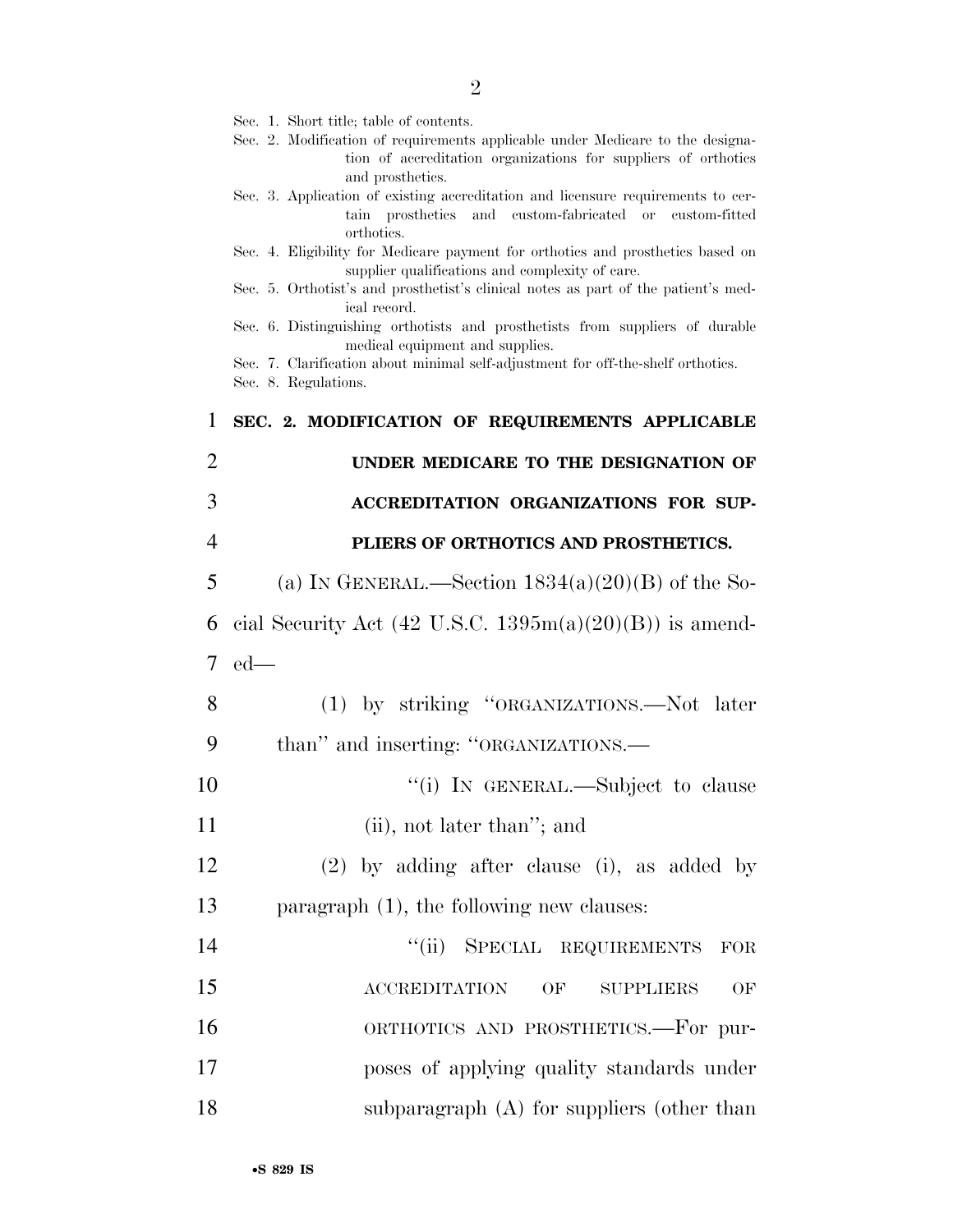suppliers described in clause (iii)) of items and services described in subparagraph (D)(ii), the Secretary shall designate and approve independent accreditation organi- zations under clause (i) only if such orga- nizations are Boards or programs de-7 seribed in subsection  $(h)(1)(F)(iv)$ . Not 8 later than January 1, 2016, the Secretary shall ensure that at least one, and ideally multiple, independent accreditation organi- zations are designated and approved in ac-12 cordance with this clause.

 ''(iii) EXCEPTION.—Suppliers de- scribed in this clause are physicians, occu- pational therapists, or physical therapists who are licensed or otherwise regulated by the State in which they are practicing and who receive payment under this title, in- cluding regulations promulgated pursuant 20 to this subsection.".

 (b) EFFECTIVE DATE.—Each organization must sat-22 is fy the requirement of section  $1834(a)(20)(B)(ii)$ , as added by subsection (a)(2), not later than January 1, 2016, regardless of whether the organization is designated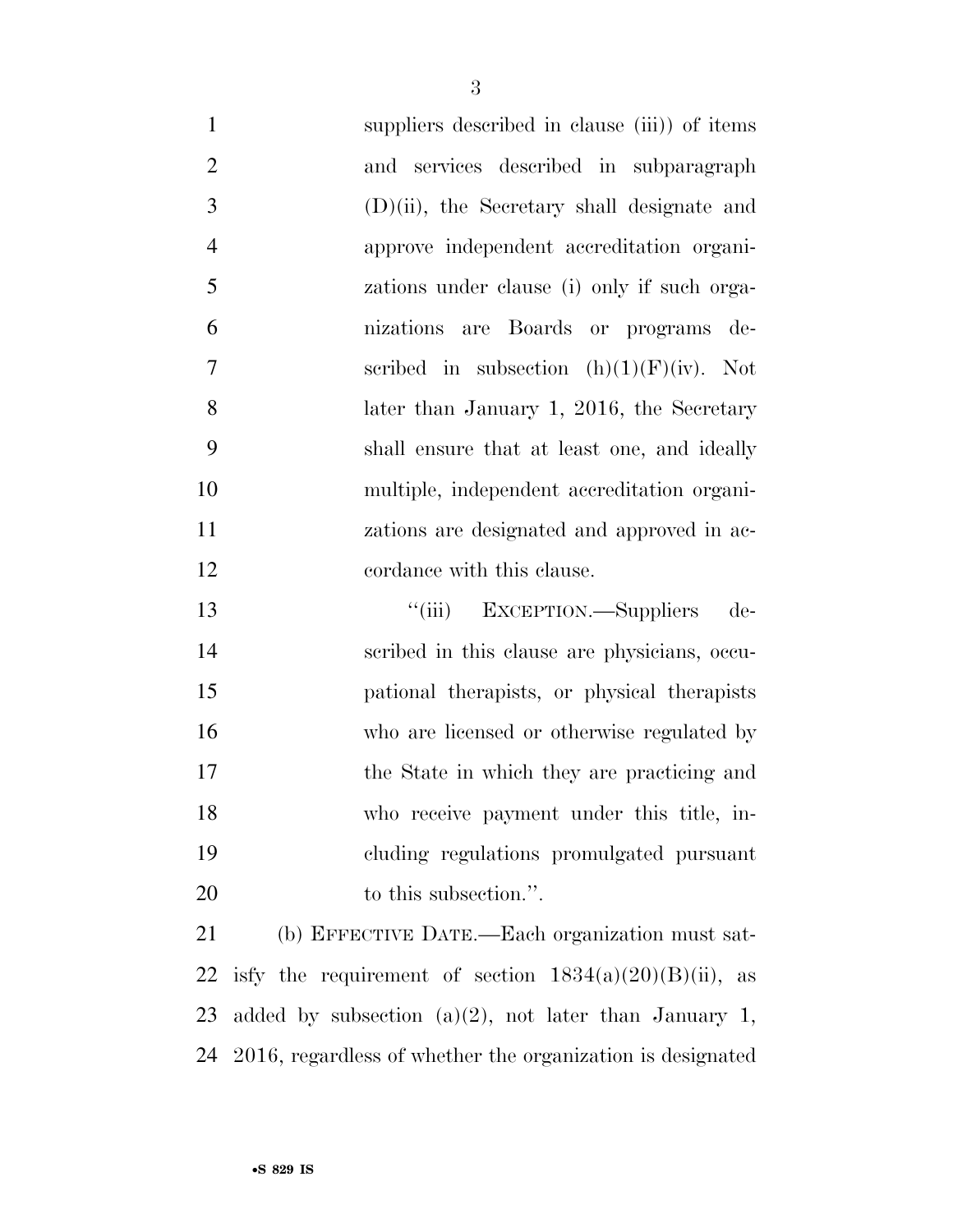or approved as an independent accreditation organization before, on, or after the date of the enactment of this Act. **SEC. 3. APPLICATION OF EXISTING ACCREDITATION AND LICENSURE REQUIREMENTS TO CERTAIN PROSTHETICS AND CUSTOM-FABRICATED OR CUSTOM-FITTED ORTHOTICS.**  7 (a) IN GENERAL.—Section  $1834(h)(1)(F)$  of the So-8 cial Security Act (42 U.S.C.  $1395m(h)(1)(F)$ ) is amend- ed— (1) in the heading, by inserting ''OR CUSTOM- FITTED'' after ''CUSTOM-FABRICATED''; (2) in clause (i), by striking ''an item of cus- tom-fabricated orthotics described in clause (ii) or for an item of prosthetics unless such item is'' and inserting ''an item of orthotics or prosthetics, includ- ing an item of custom-fabricated orthotics described 17 in clause (ii), unless such item is"; 18 (3) in clause (ii)(II), by striking "a list of items to which this subparagraph applies'' and inserting  $\qquad$  "a list of items for purposes of clause (i)"; 21 (4) in clause (iii)(III), by striking "to provide or manage the provision of prosthetics and custom- designed or -fabricated orthotics'' and inserting ''to provide or manage the provision of orthotics and prosthetics (and custom-designed or -fabricated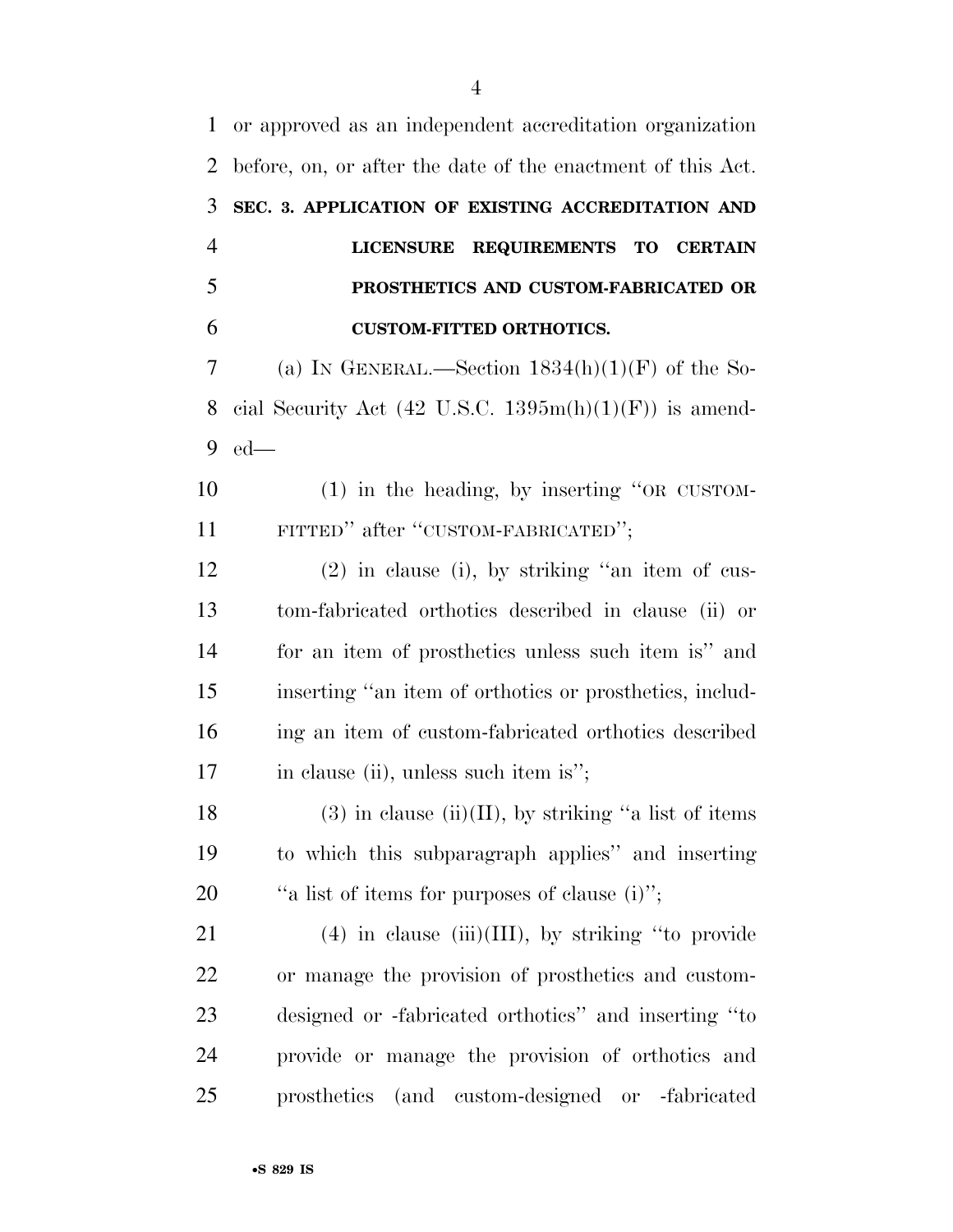| $\mathbf{1}$   | orthotics, in the case of an item described in clause          |
|----------------|----------------------------------------------------------------|
| $\overline{2}$ | $(ii)$ "; and                                                  |
| 3              | $(5)$ by adding at the end the following new                   |
| $\overline{4}$ | clause:                                                        |
| 5              | "(v) EXEMPTION OF OFF-THE-SHELF                                |
| 6              | ORTHOTICS INCLUDED IN A COMPETITIVE                            |
| 7              | ACQUISITION PROGRAM.—This subpara-                             |
| 8              | graph shall not apply to an item of                            |
| 9              | orthotics described in paragraph $(2)(C)$ of                   |
| 10             | section $1847(a)$ furnished on or after Jan-                   |
| 11             | uary 1, 2016, that is included in a com-                       |
| 12             | petitive acquisition area under such sec-                      |
| 13             | tion.".                                                        |
| 14             | (b) EFFECTIVE DATE.—The amendments made by                     |
| 15             | subsection (a) shall apply to orthotics and prosthetics fur-   |
| 16             | nished on or after January 1, 2016.                            |
| 17             | SEC. 4. ELIGIBILITY FOR MEDICARE PAYMENT<br><b>FOR</b>         |
| 18             | ORTHOTICS AND PROSTHETICS BASED ON                             |
| 19             | <b>QUALIFICATIONS</b><br>COM-<br><b>SUPPLIER</b><br><b>AND</b> |
| 20             | PLEXITY OF CARE.                                               |
| 21             | Section 1834(h) of the Social Security Act (42 U.S.C.          |
| 22             | $1395m(h)$ is amended—                                         |
| 23             | (1) in paragraph $(1)(F)(iii)$ , in the matter pre-            |
| 24             | ceding subclause (I), by striking "other individual            |
| 25             | who" and inserting "other individual who, with re-             |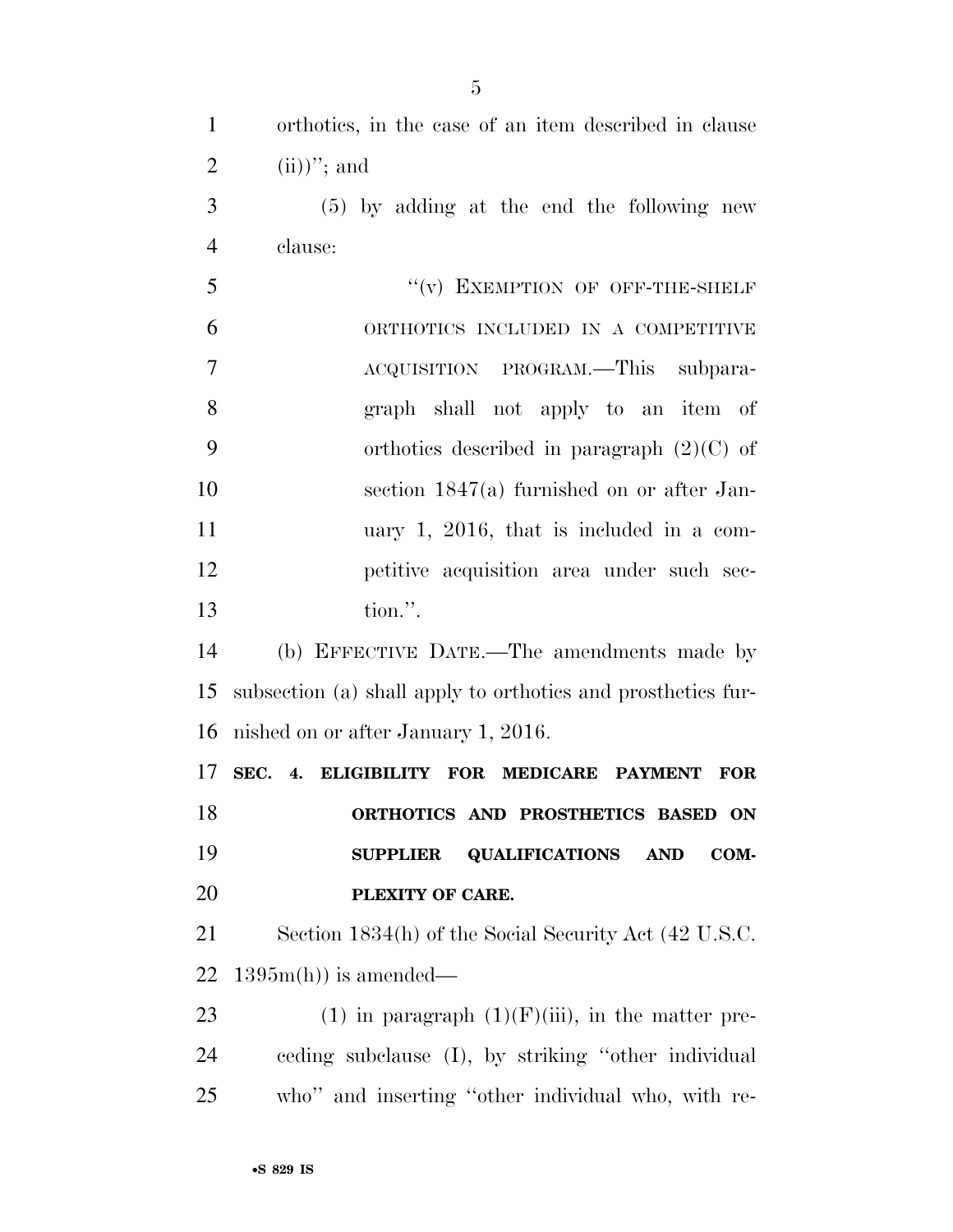| $\mathbf{1}$   | spect to the provision of orthotics and prosthetics          |
|----------------|--------------------------------------------------------------|
| $\overline{2}$ | furnished on or after January 1, 2016, and subject           |
| 3              | to paragraph $(5)(A)$ , satisfies all applicable criteria    |
| $\overline{4}$ | of the provider qualification designation for such           |
| 5              | orthotic or prosthetic, and who";                            |
| 6              | (2) in paragraph $(1)(F)(iv)$ , by inserting before          |
| 7              | the period the following: "and, with respect to the          |
| 8              | provision of orthotics and prosthetics furnished on          |
| 9              | or after January 1, 2016, and subject to paragraph           |
| 10             | $(5)(A)$ , satisfies all applicable criteria of the provider |
| 11             | qualification designation for such orthotic or pros-         |
| 12             | thetic"; and                                                 |
| 13             | (3) by adding at the end the following new                   |
| 14             | paragraph:                                                   |
| 15             | $(5)$ ELIGIBILITY FOR PAYMENT<br><b>ON</b><br><b>BASED</b>   |
| 16             | SUPPLIER QUALIFICATIONS AND COMPLEXITY<br>OF                 |
| 17             | CARE.                                                        |
| 18             | "(A) CONSIDERATIONS FOR ELIGIBILITY                          |
| 19             | FOR PAYMENTS.-                                               |
| 20             | ``(i)<br>IN GENERAL.—In applying                             |
| 21             | clauses (iii) and (iv) of paragraph $(1)(F)$                 |
| 22             | for purposes of determining whether pay-                     |
| 23             | ment may be made under this subsection                       |
| 24             | for orthotics and prosthetics furnished on                   |
| 25             | or after January 1, 2016, the Secretary                      |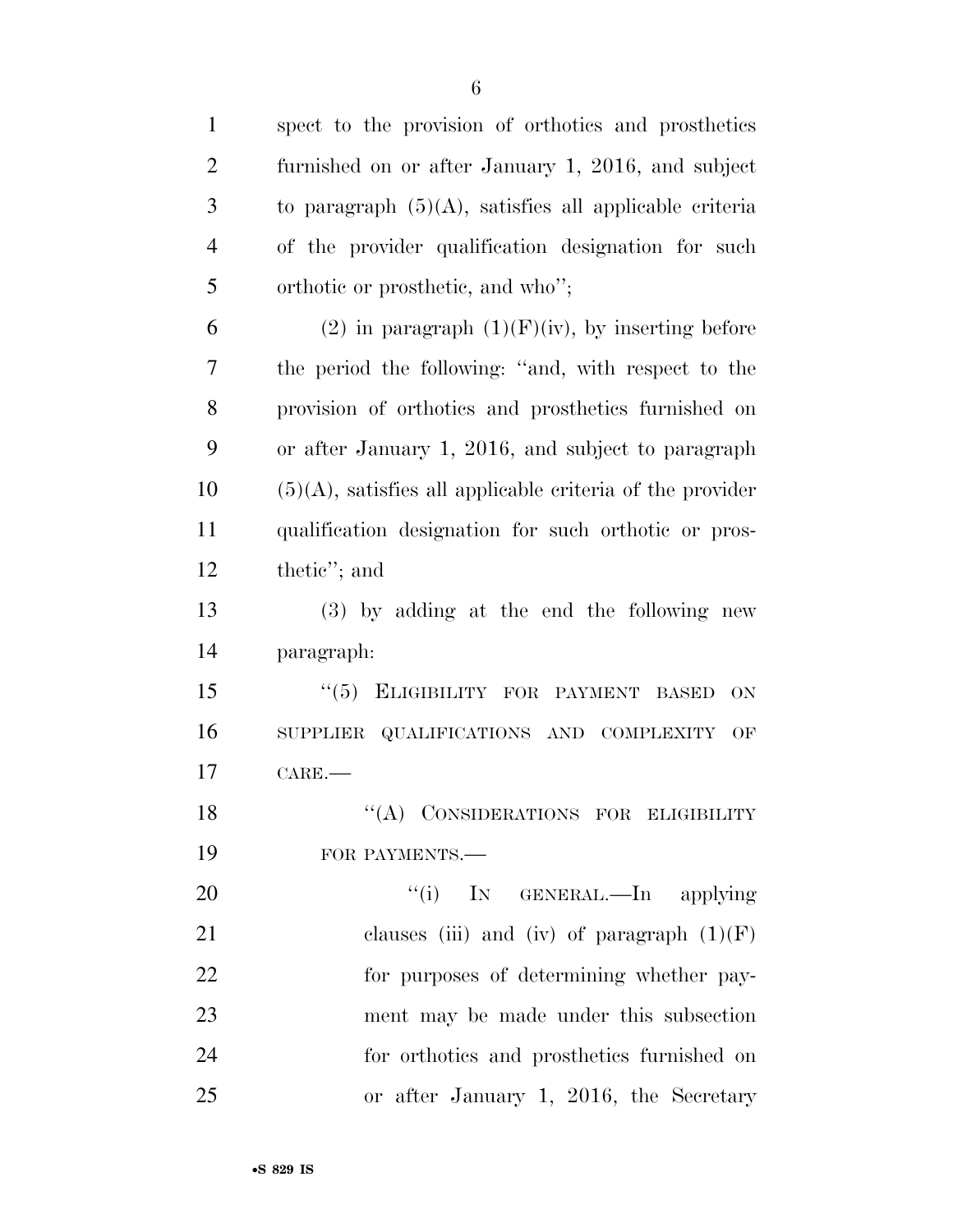| $\mathbf{1}$   | shall take into account the complexity of        |
|----------------|--------------------------------------------------|
| $\overline{2}$ | the respective item and, subject to clauses      |
| 3              | (ii), (iii), and (iv), the qualifications of the |
| $\overline{4}$ | individual or entity furnishing and fabri-       |
| 5              | cating such respective item in accordance        |
| 6              | with this paragraph.                             |
| 7              | "(ii) INDIVIDUALS AND ENTITIES EX-               |
| 8              | EMPTED FROM SUPPLIER QUALIFICATION               |
| 9              | CRITERIA.—With respect to the provision          |
| 10             | of orthotics or prosthetics, any criteria for    |
| 11             | supplier qualifications shall not apply to       |
| 12             | physicians, occupational therapists, or          |
| 13             | physical therapists who are licensed or oth-     |
| 14             | erwise regulated by the State in which they      |
| 15             | are practicing and who receive payment           |
| 16             | under this title, including regulations pro-     |
| 17             | mulgated pursuant to this subsection, for        |
| 18             | the provision of orthotics and prosthetics.      |
| 19             | "(iii) SUPPLIERS MEDICARE-ELIGIBLE               |
| 20             | PRIOR TO JANUARY 1, 2016, EXEMPTED.              |
| 21             | In the case of a qualified supplier who is       |
| 22             | eligible to receive payment under this title     |
| 23             | before January 1, 2016, with respect to          |
| 24             | the provision of orthotics and prosthetics,      |
| 25             | any new criteria for provider qualifications     |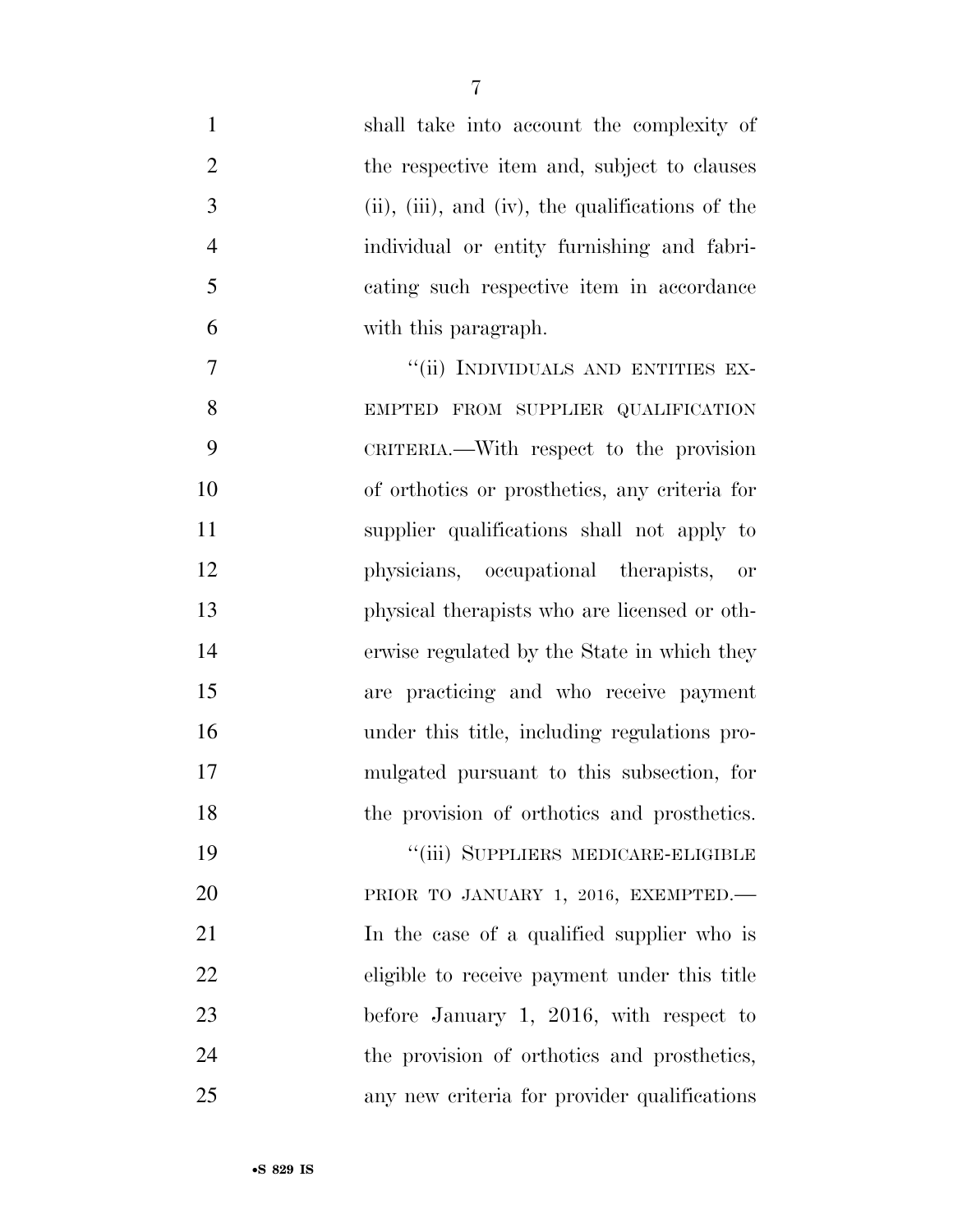established after such date shall not apply 2 to such supplier, for the furnishing or fab-rication of such an item.

4 "(iv) MODIFICATIONS.—The Secretary shall, in consultation with the Boards and programs described in paragraph  $(1)(F)(iv)$ , periodically review the criteria for supplier qualifications and may imple- ment by regulation any modifications to such criteria, as determined appropriate in accordance with such consultation. Any such modifications shall take effect no ear-13 lier than January 1, 2016.

14 "(B) ASSIGNMENT OF BILLING CODES.— For purposes of subparagraph (A), the Sec- retary, in consultation with representatives of the fields of occupational therapy, physical ther- apy, orthotics, and prosthetics, shall utilize and incorporate the set of L–codes listed, as of the date of enactment of this paragraph, in the Centers for Medicare & Medicaid Services docu- ment entitled 'Transmittal 656' (CMS Pub. 100–04, Change Request 3959, August 19, 2005). Transmittal 656 shall be the controlling source of category, product, and code assign-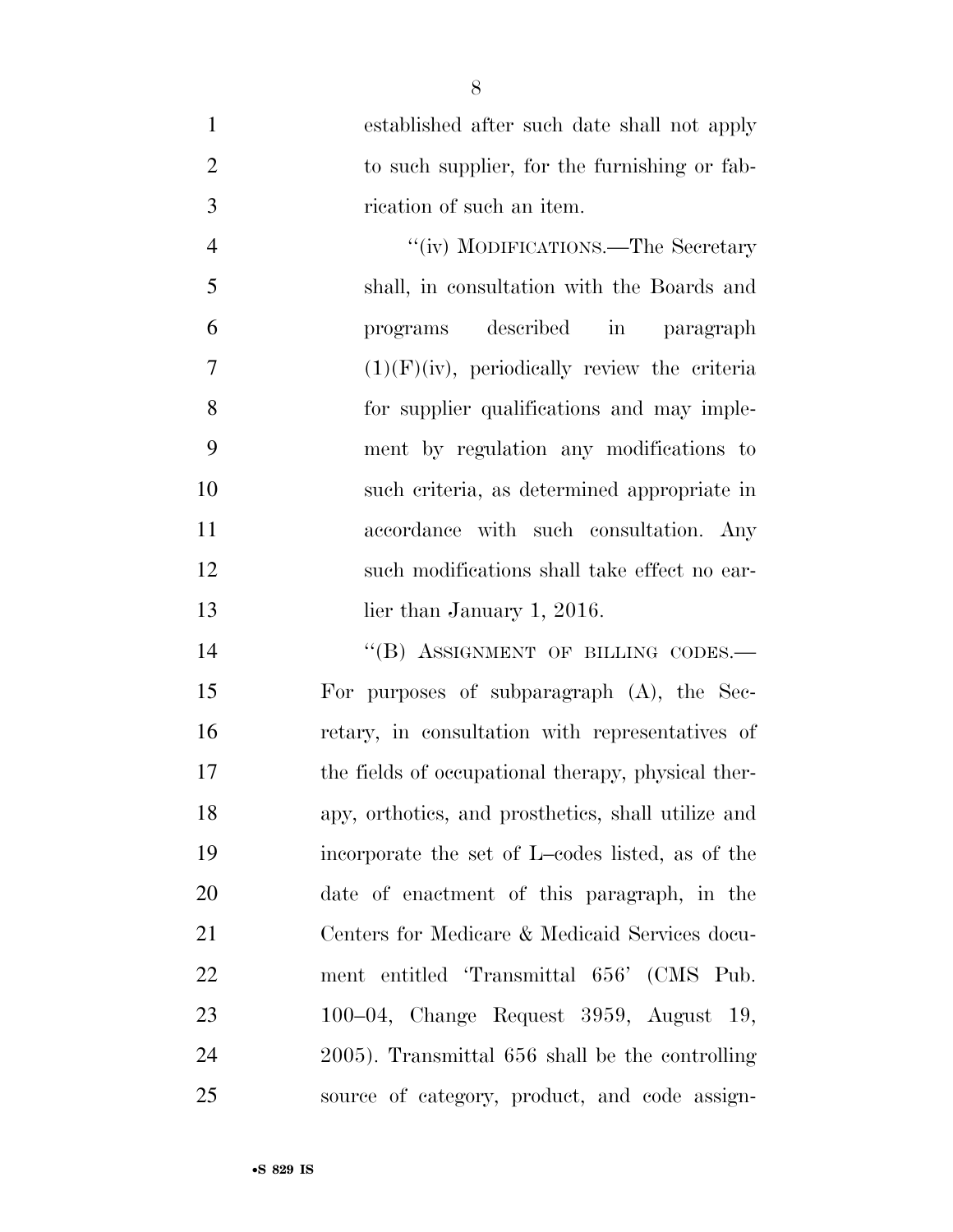| $\mathbf{1}$   | ments for the orthotics and prosthetics care,                               |
|----------------|-----------------------------------------------------------------------------|
| $\overline{2}$ | using the supplier qualification designation for                            |
| 3              | each HCPCS code as stated in such document.                                 |
| $\overline{4}$ | In the case that Transmittal 656 is updated,                                |
| 5              | reissued, or replaced by a subsequent document,                             |
| 6              | the preceding sentence shall be applied with re-                            |
| 7              | spect to the most recent update, reissuance, or                             |
| 8              | replacement of such document.".                                             |
| 9              | SEC. 5. ORTHOTIST'S AND PROSTHETIST'S CLINICAL NOTES                        |
| 10             | <b>THE</b><br><b>AS</b><br><b>PART</b><br>OF<br>PATIENT'S<br><b>MEDICAL</b> |
| 11             | RECORD.                                                                     |
| 12             | Section 1834(h) of the Social Security Act (42 U.S.C.                       |
| 13             | $1395m(h)$ , as amended by section 4, is amended by add-                    |
| 14             | ing at the end the following new paragraph:                                 |
| 15             | (6)<br><b>DOCUMENTATION</b><br><b>CREATED</b><br>BY                         |
| 16             | ORTHOTISTS AND PROSTHETISTS.—With respect to                                |
| 17             | claims filed after August 11, 2011, for purposes of                         |
| 18             | determining the reasonableness, medical necessity,                          |
| 19             | and functional level (applicable to prosthetics) of                         |
| 20             | prosthetic devices and orthotics and prosthetics, doc-                      |
| 21             | umentation created by an orthotist or prosthetist                           |
| 22             | shall be considered part of the patient's medical                           |
| 23             | record and, consistent with the treatment of orthotic                       |
| 24             | and prosthetic patient care delivery stated in the                          |
|                |                                                                             |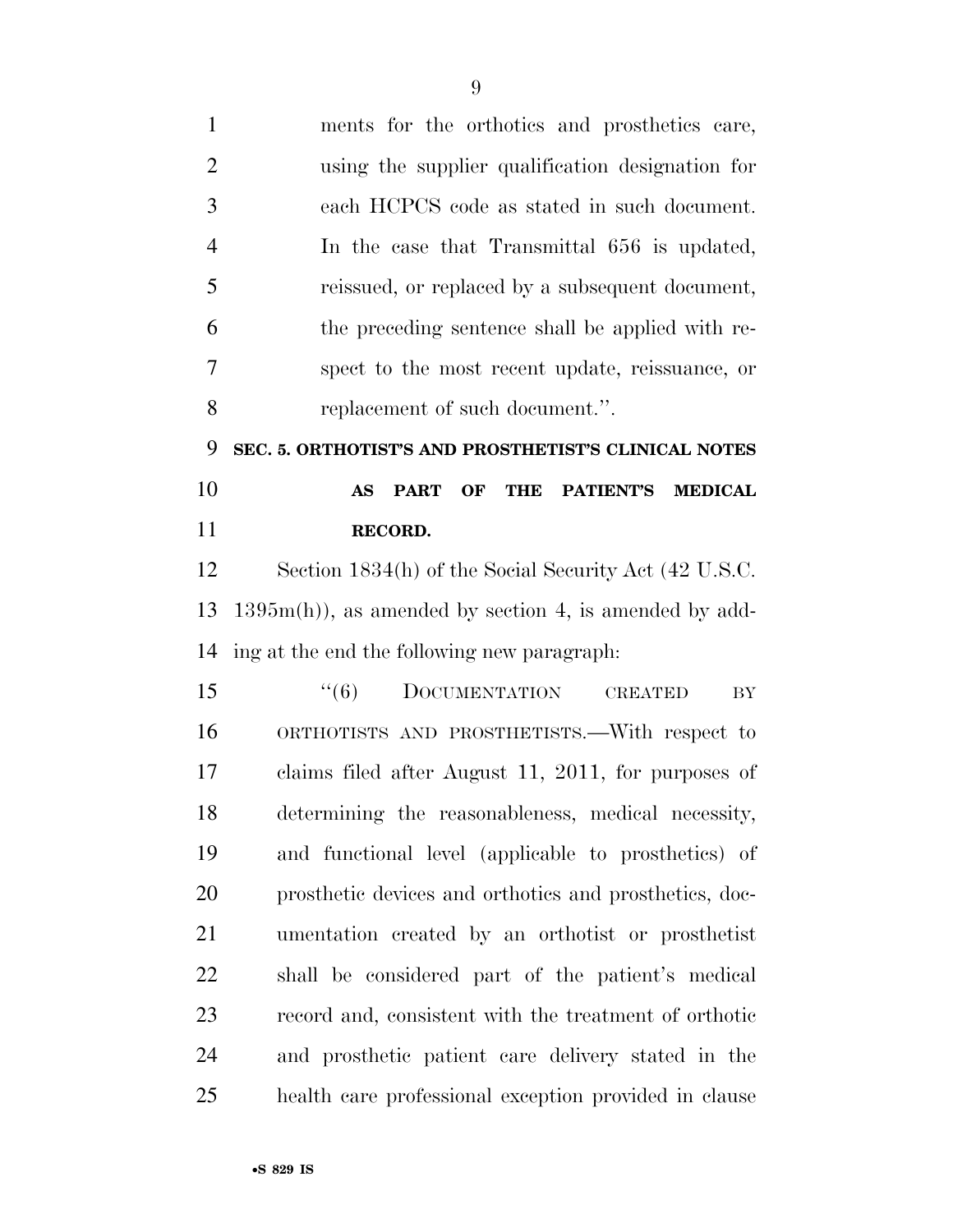1 (ii) of subsection (a)(20)(F), shall be given the same consideration as documentation created by other health professionals, including physicians, nurse practitioners, occupational therapists, and physical therapists.''.

## **SEC. 6. DISTINGUISHING ORTHOTISTS AND PROSTHETISTS FROM SUPPLIERS OF DURABLE MEDICAL EQUIPMENT AND SUPPLIES.**

 (a) REQUIREMENTS FOR SUPPLIERS OF MEDICAL EQUIPMENT AND SUPPLIES.—Section 1834(j)(5) of the Social Security Act (42 U.S.C. 1395m(j)(5)) is amended by striking subparagraph (C).

 (b) REQUIREMENTS FOR ORTHOTISTS AND PROSTHETISTS.—Section 1834 of the Social Security Act (42 U.S.C. 1395m) is amended by adding at the end the following new subsection:

 ''(r) REQUIREMENTS FOR ORTHOTISTS AND PROSTHETISTS.—

19 "(1) ISSUANCE AND RENEWAL OF SUPPLIER NUMBER.—

21 "(A) PAYMENT.—

 $\text{``(i)}$  In GENERAL.—No payment may be made under this part to an orthotic or prosthetic supplier unless such orthotic or prosthetic supplier obtains (and renews at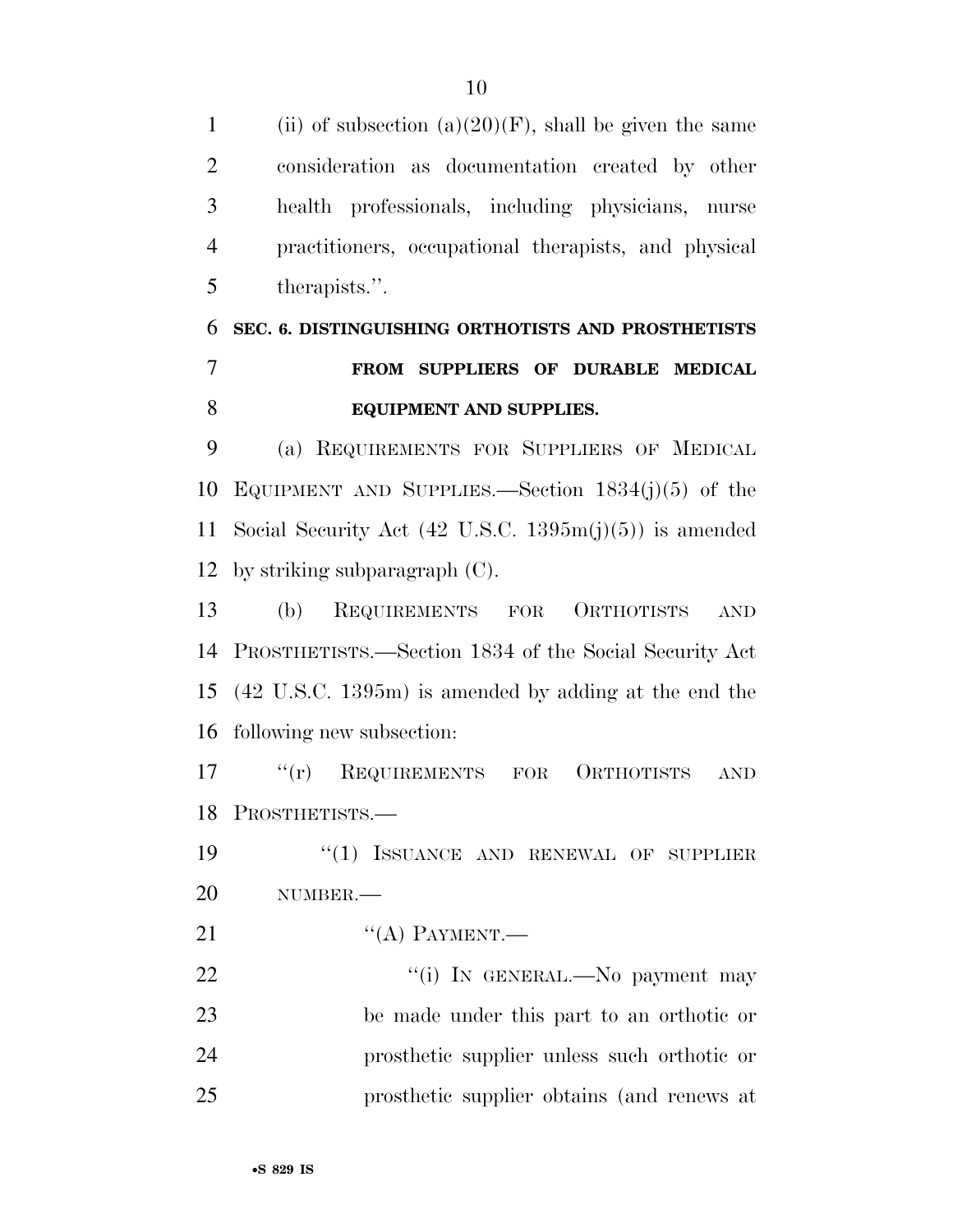such intervals as the Secretary may re-2 quire) a supplier number.

3 "(ii) CLARIFICATION REGARDING PRO- VIDERS UNDER PART A.—Nothing in clause (i) shall prohibit a provider other- wise permitted to receive payment for orthotics and prosthetics under part A from continuing to receive payment under such part without interruption.

10 "(B) STANDARDS FOR POSSESSING A SUP- PLIER NUMBER.—An orthotic or prosthetic sup- plier may only obtain a supplier number if the supplier meets standards prescribed by the Sec- retary that include requirements that the orthotic or prosthetic supplier (and, where ap-plicable, the orthotist or prosthetist)—

17  $\frac{1}{10}$  complies with all applicable State and Federal licensure and regulatory re-quirements;

 $\frac{1}{20}$  acquires accreditation from the American Board for Certification in Orthotics, Prosthetics and Pedorthics, Inc. 23 (ABC) or the Board of Certification/Ac- creditation, International (BOC), or other accreditation entity that the Secretary de-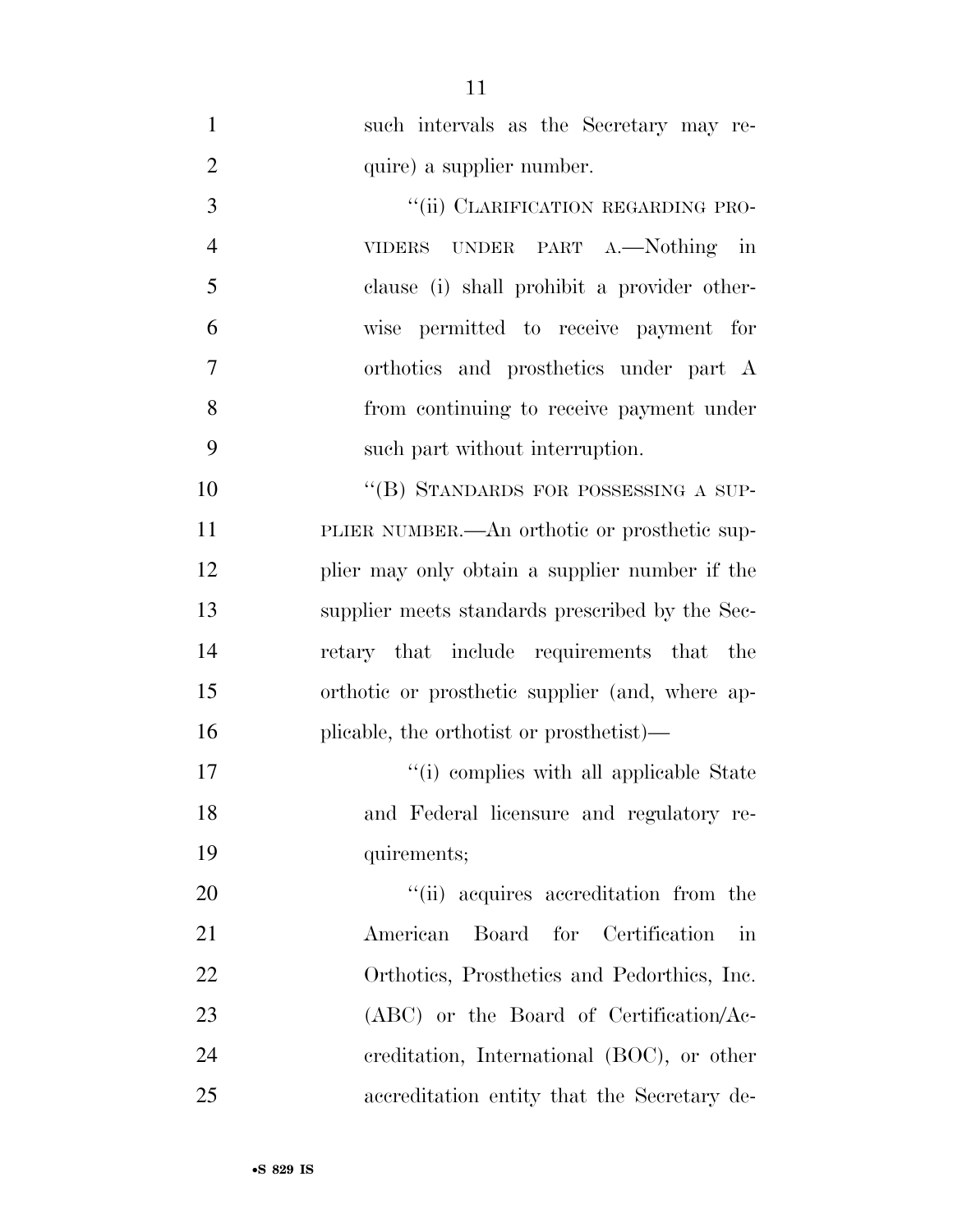| $\mathbf{1}$   | termines has standards that are essentially      |
|----------------|--------------------------------------------------|
| $\overline{2}$ | equivalent to the standards of such              |
| 3              | Boards;                                          |
| $\overline{4}$ | "(iii) maintains a physical facility on          |
| 5              | an appropriate site;                             |
| 6              | "(iv) has proof of appropriate liability         |
| 7              | insurance; and                                   |
| 8              | $f'(v)$ meets such other requirements as         |
| 9              | the Secretary shall specify.                     |
| 10             | "(C) PROHIBITION AGAINST MULTIPLE                |
| 11             | SUPPLIER NUMBERS.—The Secretary may not          |
| 12             | issue more than one supplier number to any       |
| 13             | orthotic or prosthetic supplier unless the Sec-  |
| 14             | retary finds that the issuance of more than one  |
| 15             | number is appropriate to identify other entities |
| 16             | under the ownership or control of the orthotic   |
| 17             | or prosthetic supplier.                          |
| 18             | (2)<br>ORDER FOR ORTHOTICS OR<br>PROS-           |
| 19             | THETICS.                                         |
| 20             | $\lq\lq (A)$<br>INFORMATION PROVIDED<br>BY       |
| 21             | ORTHOTISTS AND PROSTHETISTS ON DETAILED          |
| 22             | WRITTEN ORDERS FOR ORTHOTICS AND PROS-           |
| 23             | THETICS.—An orthotist or prosthetist may dis-    |
| 24             | tribute to physicians, or to an individual en-   |
| 25             | rolled under this part, a detailed written order |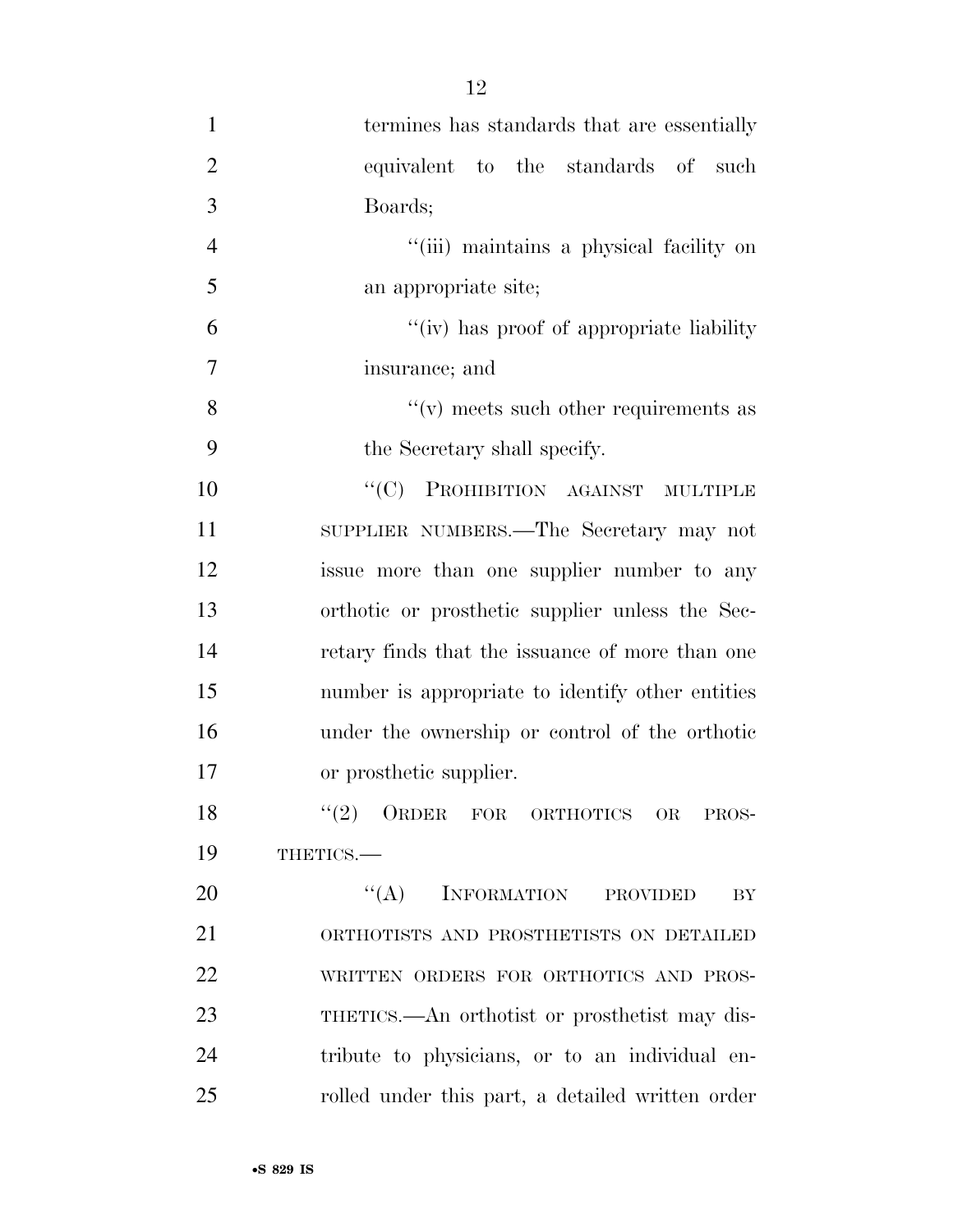| $\mathbf{1}$   | for orthotics or prosthetics (as defined in para-             |
|----------------|---------------------------------------------------------------|
| $\overline{2}$ | $graph(5)$ for commercial purposes that con-                  |
| 3              | tains the following information:                              |
| $\overline{4}$ | "(i) The identification of—                                   |
| 5              | $\lq\lq$ (I) the orthotic or prosthetic                       |
| 6              | supplier; and                                                 |
| $\tau$         | "(II) the individual to whom the                              |
| 8              | orthotics or prosthetics are furnished.                       |
| 9              | "(ii) The identification of the treating                      |
| 10             | physician, including the name, address,                       |
| 11             | and telephone number of the physician.                        |
| 12             | "(iii) A description of the orthotics or                      |
| 13             | prosthetics ordered.                                          |
| 14             | "(iv) Any billing code identifying the                        |
| 15             | orthotics or prosthetics.                                     |
| 16             | "(v) Diagnosis codes, a description of                        |
| 17             | the individual's medical and functional                       |
| 18             | condition, and information about the need                     |
| 19             | for the orthotics or prosthetics.                             |
| 20             | INFORMATION ON<br>$\lq\lq (B)$<br><b>CODING</b><br><b>AND</b> |
| 21             | DESCRIPTORS OF COMPONENTS PROVIDED.-If                        |
| 22             | an orthotist or prosthetist distributes a detailed            |
| 23             | written order for orthotics or prosthetics de-                |
| 24             | scribed in subparagraph (A), the orthotist or                 |
| 25             | prosthetist shall also list on the order the                  |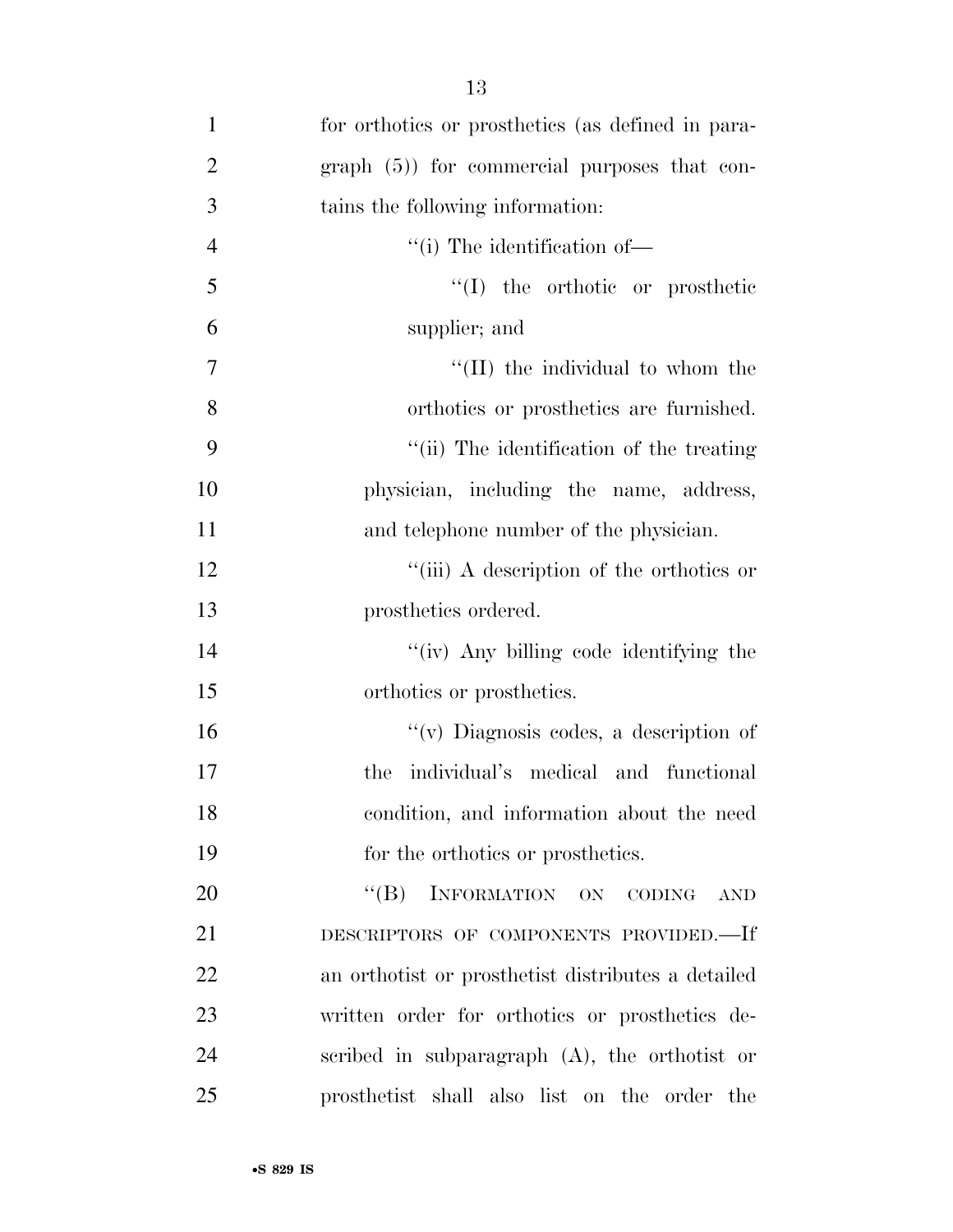| $\mathbf{1}$   | HCPCS codes and summary descriptors of the              |
|----------------|---------------------------------------------------------|
| $\overline{2}$ | items and services being recommended prior to           |
| 3              | submission of the order to the treating physi-          |
| $\overline{4}$ | cian for approval.                                      |
| 5              | "(C) SIGNATURE BY TREATING PHYSI-                       |
| 6              | CIAN.—A detailed written order for orthotics or         |
| 7              | prosthetics described in subparagraph $(A)$ shall       |
| 8              | be signed by the treating physician.                    |
| 9              | $``(3)$ LIMITATION ON INDIVIDUAL LIABILITY.—            |
| 10             | Except as provided in paragraph $(4)$ , if an orthotist |
| 11             | or prosthetist—                                         |
| 12             | "(A) furnishes an orthosis or prosthesis to             |
| 13             | an individual for which no payment may be               |
| 14             | made under this part; or                                |
| 15             | $\lq$ (B) subject to section 1879, furnishes an         |
| 16             | orthosis or prosthesis to an individual for which       |
| 17             | payment is denied under section $1862(a)(1)$ ,          |
| 18             | any expenses incurred for the orthosis or prosthesis    |
| 19             | furnished to an individual by the orthotist or pros-    |
| 20             | the tist not on an assigned basis shall be the respon-  |
| 21             | sibility of such orthotist or prosthetist. The indi-    |
| 22             | vidual shall have no financial responsibility for such  |
| 23             | expenses and the orthotist or prosthetist shall refund  |
| 24             | on a timely basis to the individual (and shall be lia-  |
| 25             | ble to the individual for) any amounts collected from   |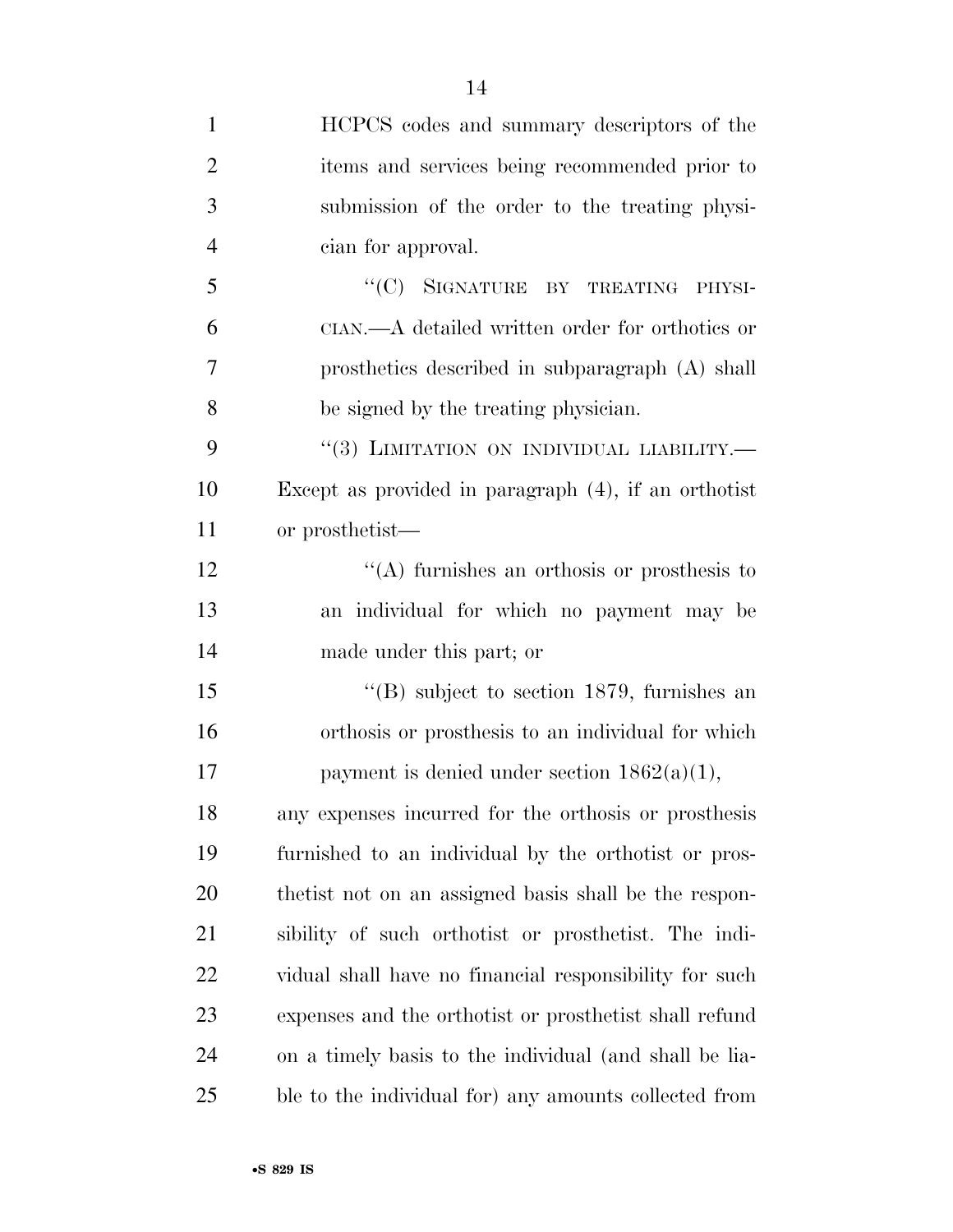the individual for such items and services. The pro- visions of subsection (a)(18) shall apply to refunds required under the previous sentence in the same manner as such provisions apply to refunds under such subsection.

 ''(4) INDIVIDUAL LIABILITY.—If an orthotist or prosthetist furnishes an orthosis or prosthesis to an individual for which payment is denied in advance under subsection (a)(15), expenses incurred for such orthosis or prosthesis furnished to the individual by the orthotist or prosthetist shall be the responsibility of the individual.

''(5) DEFINITIONS.—In this subsection:

14 "(A) DETAILED WRITTEN ORDER FOR ORTHOTICS OR PROSTHETICS.—The term 'de- tailed written order for orthotics or prosthetics' means a form or other document prepared by an orthotist or prosthetist and signed by the 19 physician (as defined by section  $1861(r)$ ) that contains information required by the Secretary to be submitted to show that an orthosis or prosthesis is reasonable and necessary for the treatment of an illness or injury or to improve 24 the functioning of a malformed body member.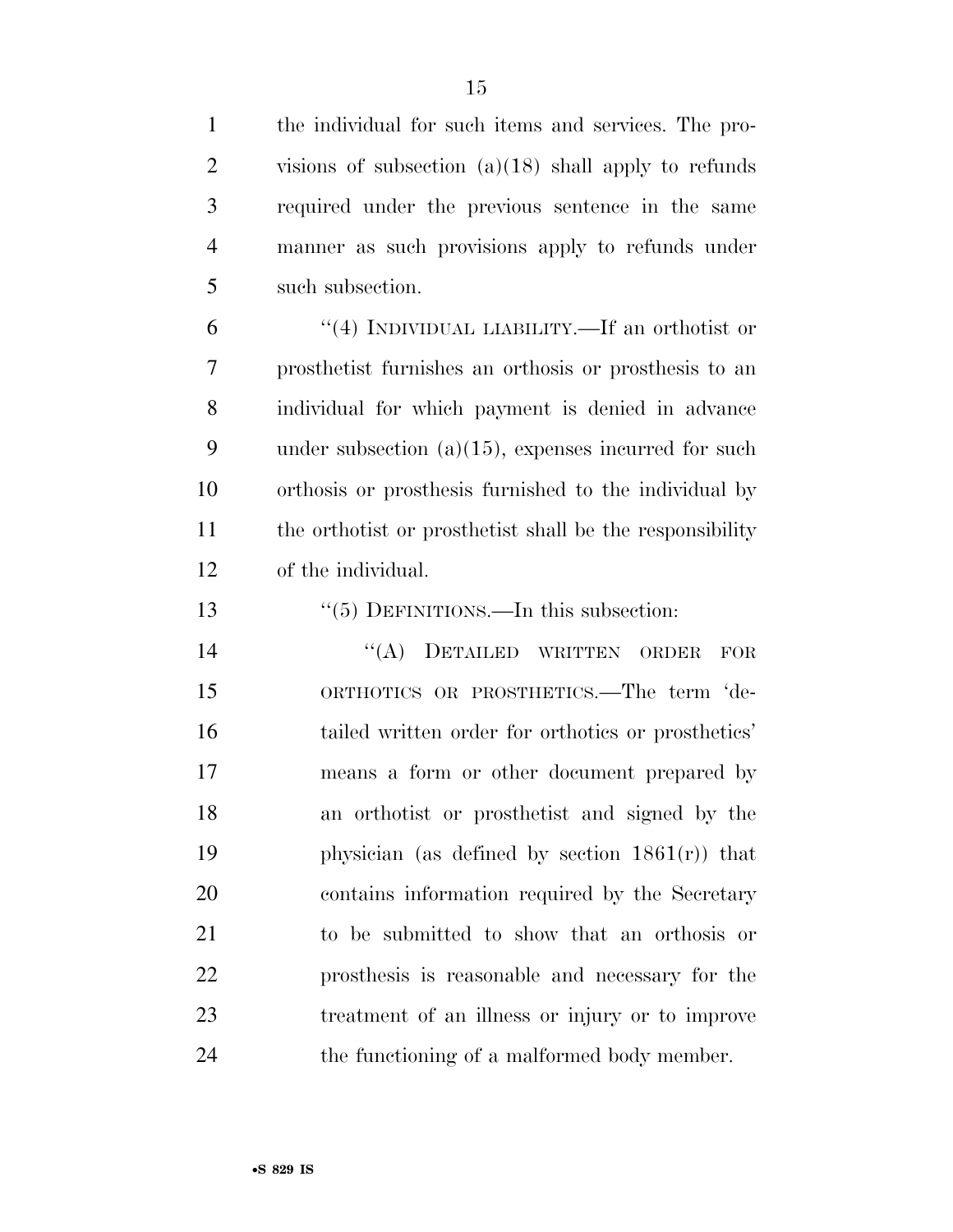| $\mathbf{1}$   | "(B) ORTHOTICS AND PROSTHETICS.—The              |
|----------------|--------------------------------------------------|
| $\overline{2}$ | term 'orthotics and prosthetics' has the mean-   |
| 3              | ing given that term in section $1834(h)(4)(C)$ . |
| $\overline{4}$ | "(C) ORTHOTIST OR PROSTHETIST.—The               |
| 5              | term 'orthotist or prosthetist' means an indi-   |
| 6              | vidual who is specifically trained and educated  |
| 7              | in the provision of, and patient care manage-    |
| 8              | ment related to, prosthetics and custom-fab-     |
| 9              | ricated or custom-fit orthotics, and—            |
| 10             | "(i) in the case of a State that pro-            |
| 11             | vides for the licensing of orthotists and        |
| 12             | prosthetists, is licensed by the State in        |
| 13             | which the orthotics or prosthetics were          |
| 14             | supplied; or                                     |
| 15             | "(ii) in the case of a State that does           |
| 16             | not provide for the licensing of orthotists      |
| 17             | and prosthetists, is certified by the Amer-      |
| 18             | ican Board of Certification in Orthotics,        |
| 19             | Prosthetics and Pedorthics, Inc. or by the       |
| 20             | Board of Certification/Accreditation, Inter-     |
| 21             | national, or is certified and approved by an     |
| 22             | entity that the Secretary determines has         |
| 23             | certification and approval standards that        |
| 24             | are essentially equivalent to the certifi-       |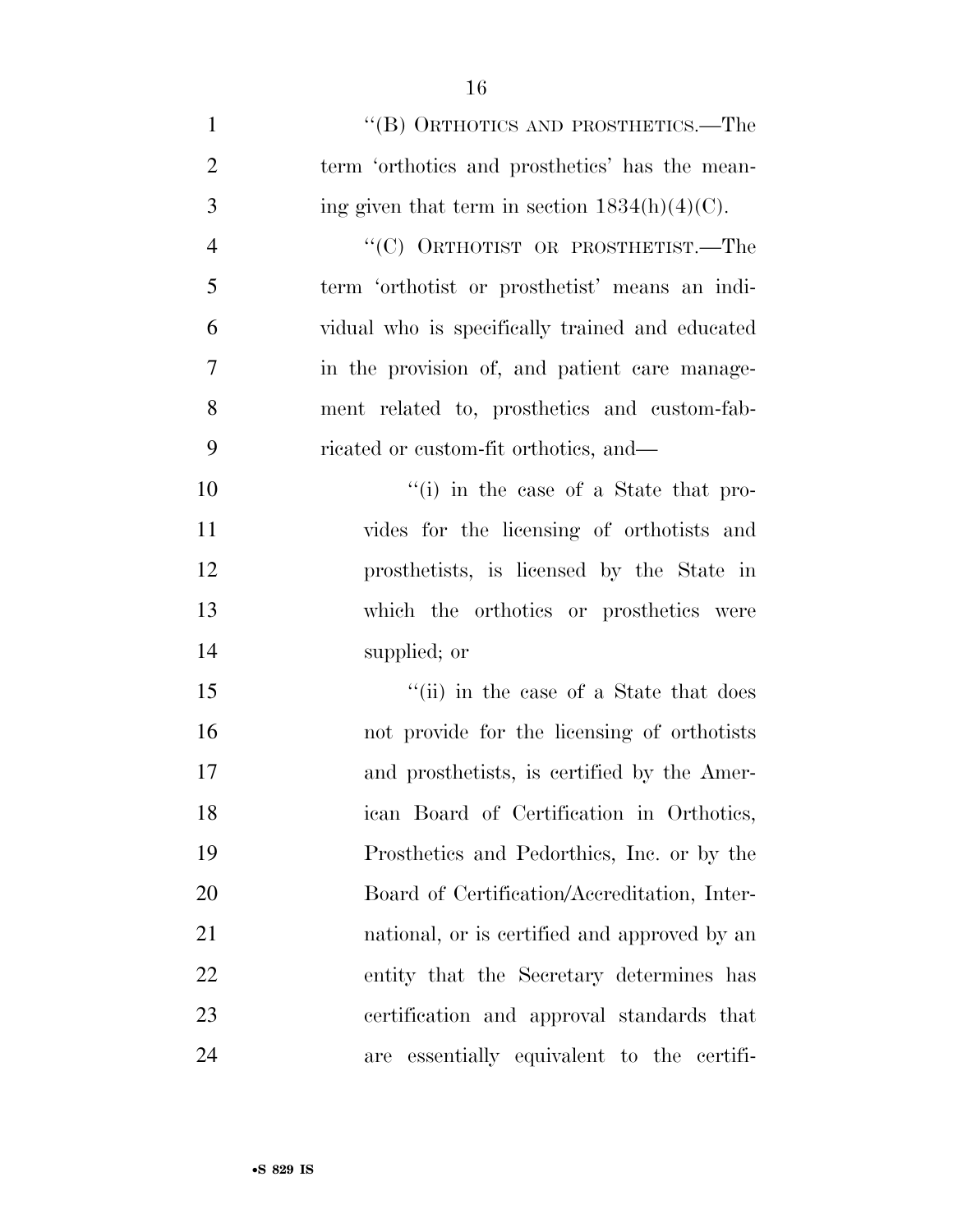cation and approval standards of such Boards.''.

 (c) DEFINITION OF ORTHOTICS AND PROSTHETICS SYNONYMOUS WITH ORTHOSES AND PROSTHESES.—Sec- tion 1834(h)(4)(C) of the Social Security Act (42 U.S.C. 6 1395m(h)(4)(C)) is amended by inserting "(which may also be referred to without distinction as 'orthoses and prostheses')'' after ''the term 'orthotics and prosthetics' ''.

9 (d) LIMITATION OF COMPETITIVE ACQUISITION FOR 10 OFF-THE-SHELF ORTHOTICS.—Section  $1847(a)(7)(A)(i)$  of the Social Security Act (42 U.S.C. 1395w– 12  $3(a)(7)(A)(i)$  is amended—

 (1) by inserting '', orthotist or prosthetist (as 14 defined in section  $1834(r)(5)(C)$ ," after "by a phy-sician'';

 (2) by inserting '', orthotist's or prosthetist's,'' after ''to the physician's''; and

 (3) by inserting '', orthotist's or prosthetist's,'' after ''of the physician's''.

 (e) EFFECTIVE DATE.—The amendments made by this section shall take effect on the date of enactment of this Act, and apply to items and services furnished on or after such date.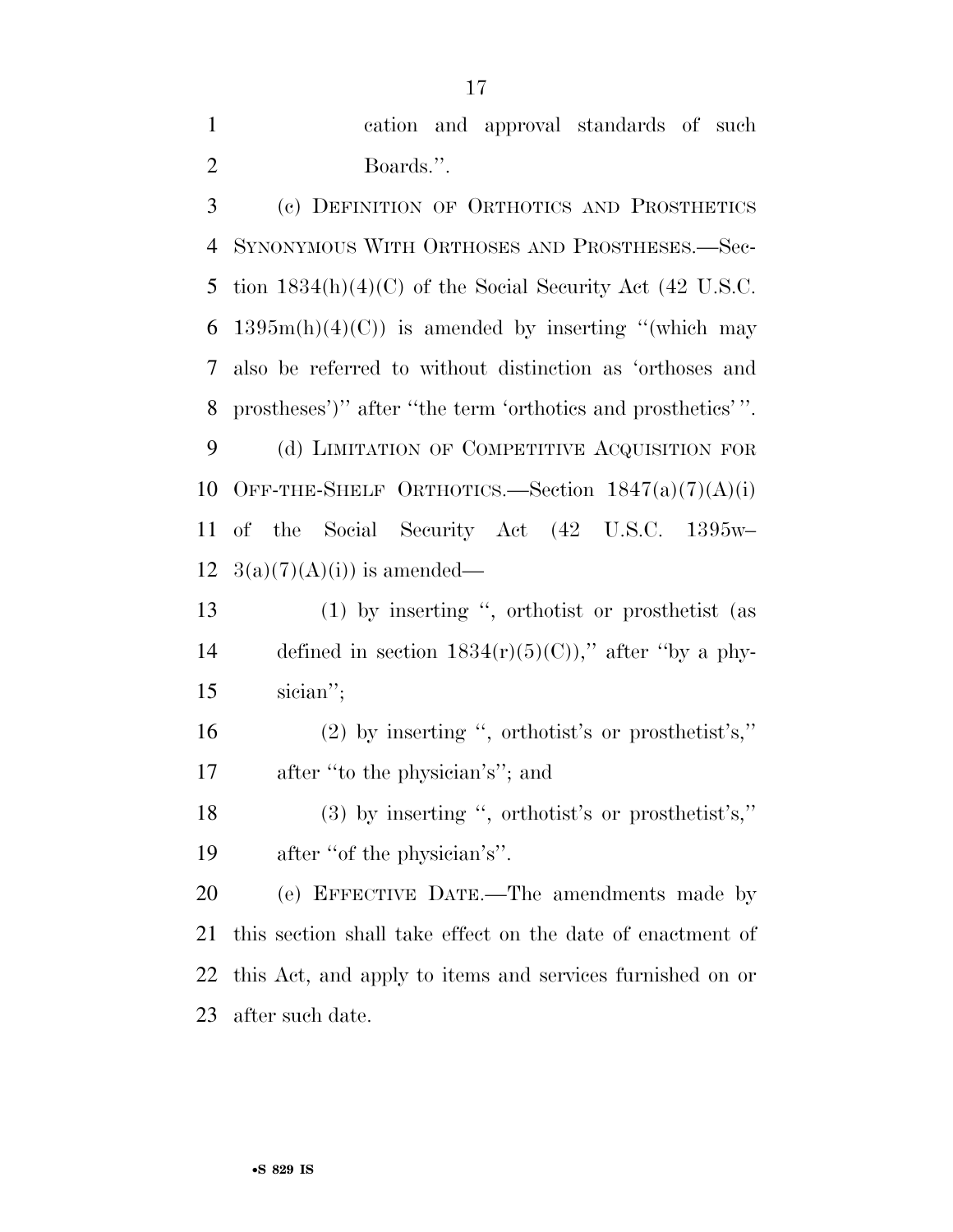| 1              | SEC. 7. CLARIFICATION ABOUT MINIMAL SELF-ADJUST-           |
|----------------|------------------------------------------------------------|
| $\overline{2}$ | MENT FOR OFF-THE-SHELF ORTHOTICS.                          |
| 3              | (a) IN GENERAL.—Section $1847(a)(2)(C)$ of the So-         |
| $\overline{4}$ | cial Security Act (42 U.S.C. 1395w-3(a)(2)(C)) is amend-   |
| 5              | $ed$ —                                                     |
| 6              | $(1)$ by inserting "furnished to a patient" after          |
| 7              | "section $1861(s)(9)$ of this title";                      |
| 8              | (2) by inserting "by that patient (and not by              |
| 9              | any other person)" after "minimal self-adjustment";        |
| 10             | and                                                        |
| 11             | $(3)$ by striking "to fit to the individual" and in-       |
| 12             | serting "to fit to that patient".                          |
| 13             | (b) INCLUSION IN MEDICAL AND OTHER HEALTH                  |
| 14             | SERVICES.—Section $1861(s)(9)$ of the Social Security Act  |
| 15             | $(42 \text{ U.S.C. } 1395x(s)(9))$ is amended—             |
| 16             | (1) by striking "leg, arm" and inserting " $(A)$           |
| 17             | leg, arm";                                                 |
| 18             | $(2)$ in subparagraph $(A)$ , as added by para-            |
| 19             | graph $(1)$ , by striking the semicolon and inserting ";   |
| 20             | and"; and                                                  |
| 21             | (3) by adding the following new subparagraph.              |
| 22             | "(B) off-the-shelf orthotics (as defined in sec-           |
| 23             | tion $1847(a)(2)(C)$ .".                                   |
| 24             | (c) EFFECTIVE DATE.—The amendments made by                 |
| 25             | this section shall take effect on April 1, 2007, and apply |
| 26             | to items and services furnished on or after such date.     |
|                |                                                            |